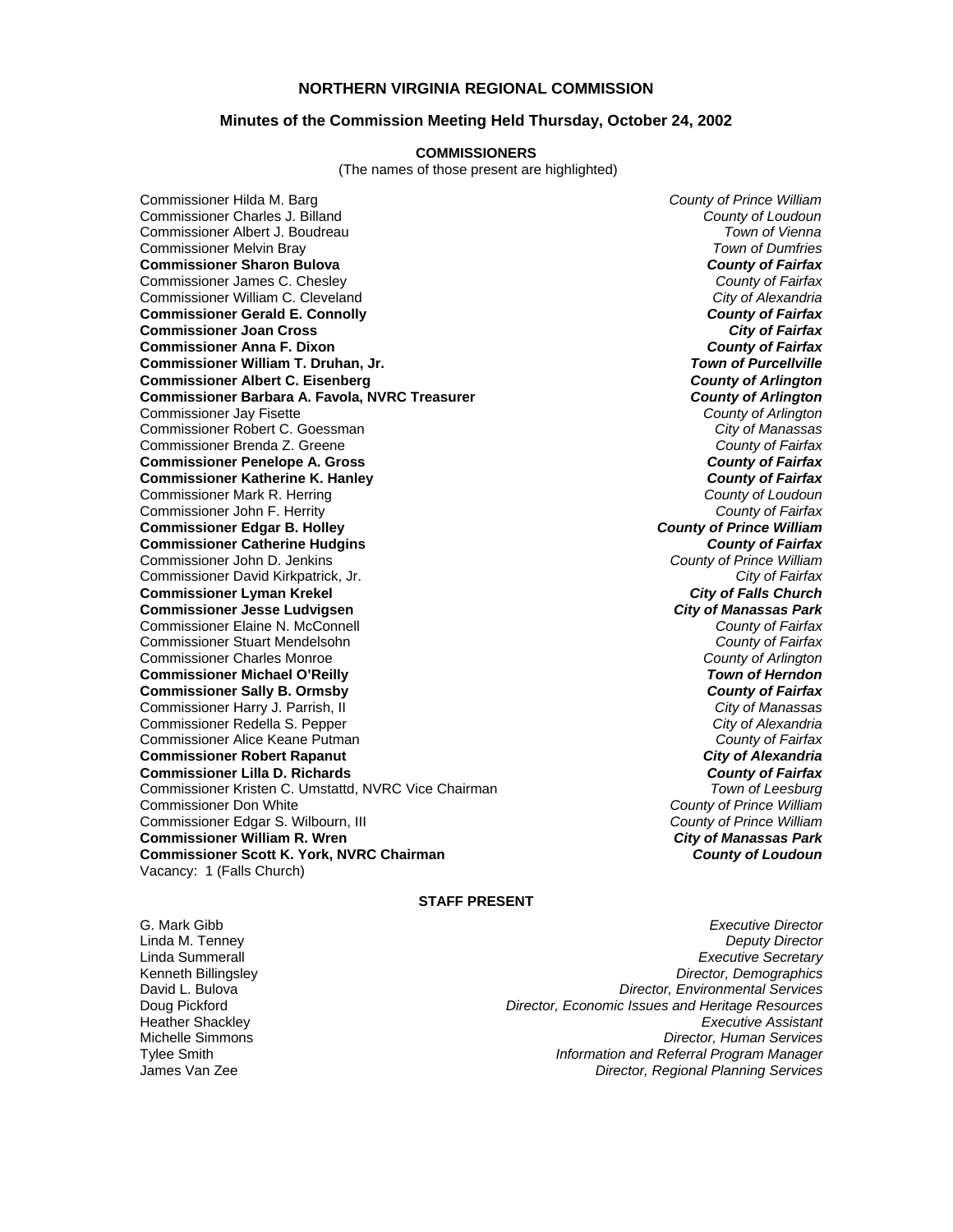Minutes of the Commission October 24, 2002 Page 2

PLEDGE OF

#### **GUESTS PRESENT**

| Thomas Connally, M.D. | NVRC's representative to CareFirst conversion |
|-----------------------|-----------------------------------------------|
| Sue Rowland           | SR Consulting, Inc.                           |

- CALL TO ORDER Chairman York called the meeting to order at 8:11 p.m. and requested a moment of silence in memory of the victims of the recent sniper attacks.
- ALLEGIANCE The Pledge of Allegiance was recited by all present.
- ROLL CALL The roll was called and all members present or absent were noted for the record.
- MINUTES Commissioner Favola moved approval of the minutes of the September 26, 2002, meeting of the Commission. The motion was seconded and carried, with Commissioners Ormsby, Richards and Wren abstaining.
- PRESENTATION *2-1-1 Information and Referral in Northern Virginia and the Washington Metropolitan Region*

Mr. Gibb noted that the speaker was unable to attend. However, Tylee Smith, NVRC's Information and Referral Program Manager, would make the presentation.

Ms. Smith reviewed the dedicated three-digit numbers assigned by the FCC: 411 for telephone directory assistance, 911 for police and medical emergencies, 711 for relay services for TTY machines, 311 for non-emergency government services, and now 211 for information and referral to community services and resources. The 211 number is being adopted throughout the U.S. and Canada. Currently, there are 29 211 call centers in 14 states.

Specialists staff 211, acting as the gateway to comprehensive public and private community resources. They can provide referrals directly to community services, and they can also link to other referral sources, such as voluntary action centers, child care centers, agencies on aging, etc. 211 is useful in service planning and in providing constituent services.

211 is a collaborative arrangement, with information-sharing arrangements negotiated among the initial answering point, the providers of database information, and specialized information and referral services.

Ms. Smith reported that shortly after the September 11 terrorist attacks, the governor of Connecticut established a toll-free number for people to obtain assistance. That toll-free number was linked to the 211 number, which was also publicized. It was established that about 90 percent of the calls made during that time period were made to 211 rather than to the toll-free number. A large number of those calls were from donors wanting to know where to give blood, money, and food and clothing.

The United Way of the National Capital Area and the Alliance of Information and Referral Systems are committed to developing an exemplary 211 service for the metropolitan Washington area. The September 11 Survivors Fund has issued a Request for Proposals, with applications due November 18. The 211 coordinators for Maryland, Washington, and Virginia have begun meeting with the Northern Virginia Information and Referral Network, the D.C and Maryland Information Referral Services, and the Crisis Recovery Manager of the United Way NCA; this group is considering submitting a proposal to the September 11 Survivors Fund. The focus of the proposal would be two-fold: (1) marketing the I&R resources currently available and (2) begin determining the steps necessary for integrating the existing human services databases for public access through the Internet.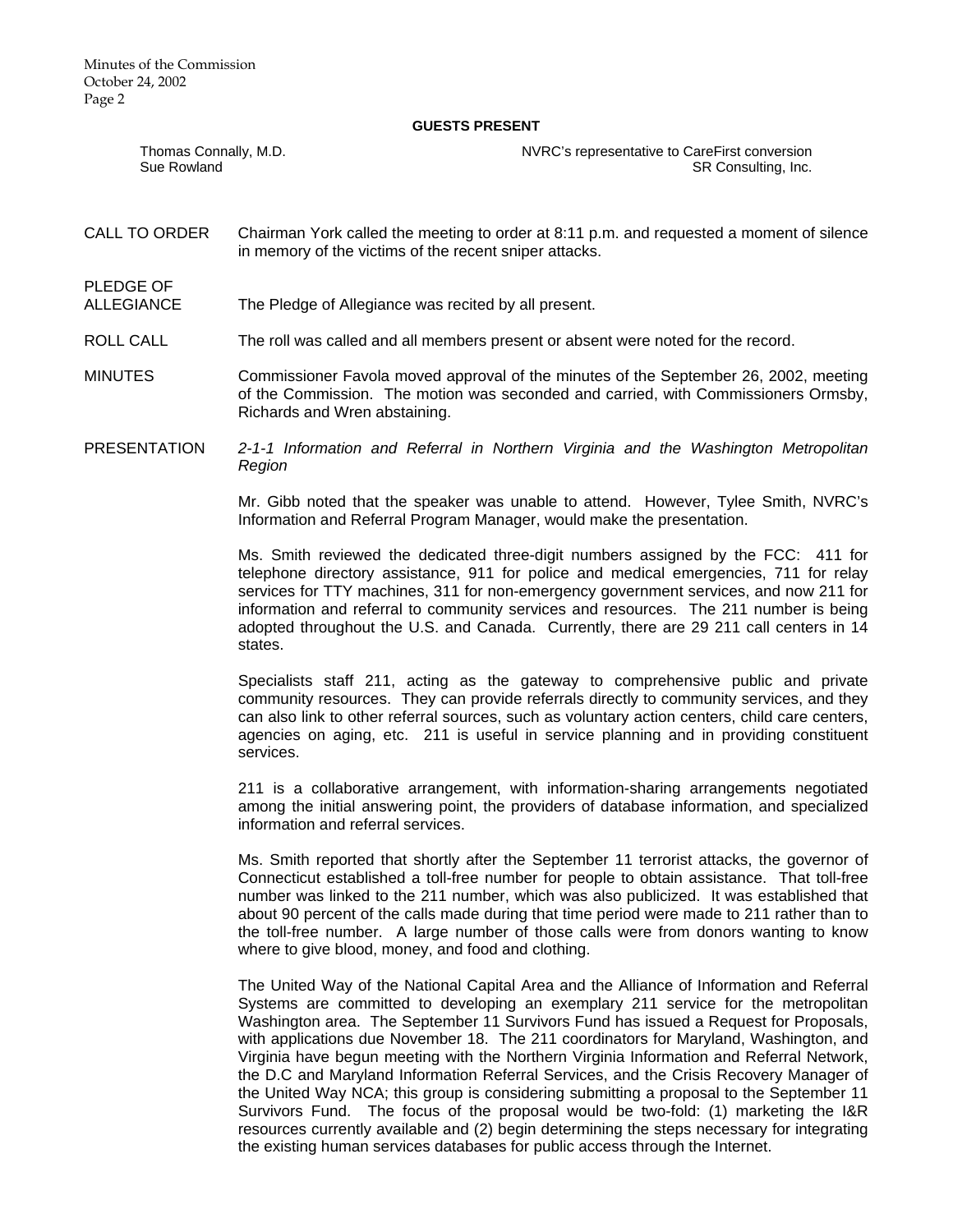Minutes of the Commission October 24, 2002 Page 3

> NVRC staff is working closely with the local jurisdictional staff, the Human Service Officials and the Chief Administrative Officers in Northern Virginia to keep people informed.

*questions and* 

*answers* In reply to Commissioner Connolly's inquiry, Ms. Smith said there is no timeline for Virginia instituting 211; currently this is just initial planning. The FCC will review the 211 usage in 2005, and the national partners have a goal of having 50 percent of the U.S. population covered by 211 services by 2005.

> In reply to Commissioner Ormsby's questions, Ms. Smith noted that Virginia has six Information and Referral areas. Technology would be used to overlay existing Northern Virginia, Maryland and D.C. services. There are currently no plans in place as to how this would be implemented. Responding to Commissioner Gross, Ms. Smith said there are some 211 areas under development that will cross state boundaries.

- CONSENT AGENDA Commissioner Connolly moved approval of the consent agenda, consisting of the items below. The motion was seconded and carried unanimously.
	- A. Financial Reports for September 2002
	- B. Resolution No. P03-10: Authorization to Apply for, Accept, and Subcontract Housing Opportunities for Persons With AIDS (HOPWA) Year 11 (FY 2003) and Year 12 (FY 2004) Funds in Suburban Virginia
	- C. Resolution No. P03-11: Authorization to Apply for, Accept, and Subcontract Title I 2003- 2004 Funds for Services Under the Ryan White CARE Act of 1990, As Amended
	- D. Resolution No. P03-12: Authorization to Apply for, Accept, and Subcontract Title II 2003- 2004 Funds for Services Under the Ryan White CARE Act of 1990, As Amended

EXECUTIVE DIRECTOR'S REPORT

- A. Mr. Gibb noted that the monthly activities report was included in the meeting package.
- B. *Report on VRE Land Use Study, Phase II*

 James Van Zee, NVRC's Director of Regional Planning Services, explained that the baseline study was done ten years ago while the Phase II study began in 2000. Phase II looked at the change in land use activity and the cost of land around the Virginia Railway Express (VRE) stations in Virginia between 1992-2000. A national literature study was conducted as well as a review of local zoning codes and comprehensive plans.

 Ridership on VRE doubled between 1992-2000 and currently stands at approximately 12,000 per day.

 The study concluded that while people appear willing pay a small premium to be located near a VRE station, the amount of that premium is statistically insignificant. One probable reason is that the rail tracks are shared by freight trains; another reason is that VRE is a new system with a relatively small ridership.

 Commissioner Hanley asked if properties around the catchment area appreciated more than other areas. Mr. Van Zee replied that one mile inside versus one mile outside the catchment area was analyzed. For the majority of the stations, the increase in land value was negligible.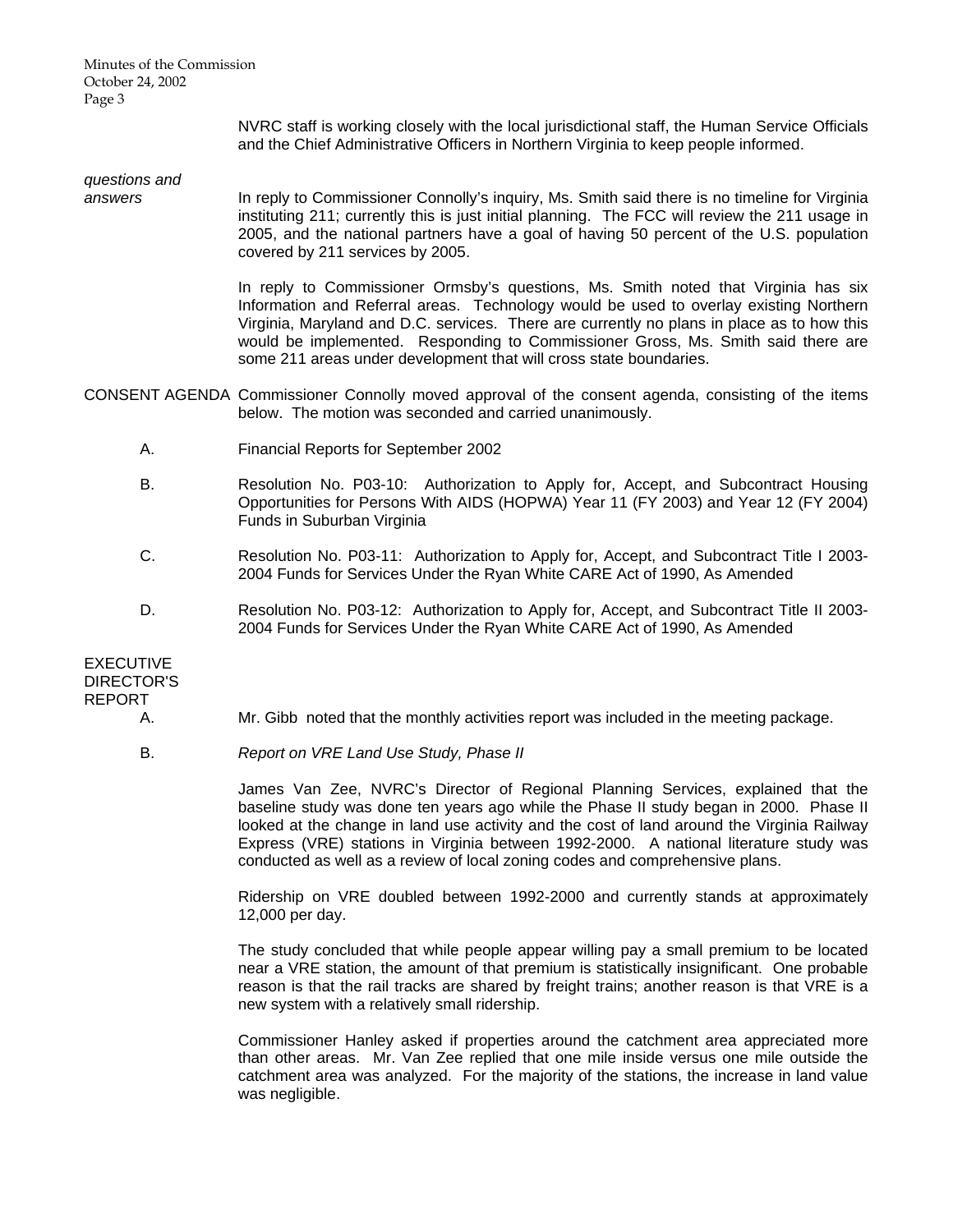Noting that dense development was not featured, Commissioner Eisenberg asked what is the most intensely developed/planned area; Mr. Van Zee replied he thought it was Lorton. Commissioner Bulova added that a rail line already ran through the existing stable areas. It was pointed out, also, that the economy had slumped between 1992 and 1996, dampening new and re-development.

## C. *Update on CareFirst Health Insurance Conversion to For-profit Status*

 Thomas Connally, M.D. reported that at the beginning of 2002, CareFirst, the largest nonprofit health insurer in the metropolitan Washington region, and WellPoint, a Californiabased for-profit health insurer, petitioned for a conversion to for-profit status. WellPoint offered \$1.3 billion, a price that some analysts believe is too low. Part of the purchase price would be distributed to the communities covered by CareFirst. One point to consider is how to ensure that Virginia gets its fair share if the sale is approved. Congressional assistance may be needed.

 In the early 1990s, Blue Cross Blue Shield of the National Capital Area was poorly managed and had financial problems. The D.C. Blue Cross joined with the Maryland Blue Cross to form CareFirst; Delaware joined later. Approximately 200,000 residents in Northern Virginia are covered under CareFirst.

 In studying this possible conversion, the legal premise is, is this in the public interest? Dr. Connally believes it highly unlikely that the conversion can be proven to be in the public interest. He noted that CareFirst's administrative free is approximately twelve percent, whereas WellPoint's is 25 percent, meaning that only 75 percent of the insurance premium is being spent on health care under WellPoint versus 88 percent under CareFirst. He added that CareFirst has ample reserves, nearly \$600 million.

 The California Medical Society is suing several health care insurers, including WellPoint, citing RICOH statutes.

 If the conversion takes place, interested parties will need to determine the mechanism for distributing the profits. Will one foundation be established for the metropolitan Washington area or will each area have its own foundation? If it is one foundation, how will it be governed and how will Northern Virginia receive its portion of funds? Finally, if Northern Virginia receives its monetary share, it is important that the money stay in Northern Virginia to be used for health care and not be absorbed by the state.

 In reply to Commissioner Favola's inquiry as to whether the D.C. Insurance Commission can require a restructuring of CareFirst and/or require consumer protections, Dr. Connally said he thinks the insurance commissioner can stop the merger, and there is a movement to put pressure on the D.C. Council to change the regulations. Dr. Connally said he would keep the Commission informed of developments.

# D. *Report on the Potomac Heritage National Scenic Trail Project*

 Doug Pickford, NVRC's Director of Economic Issues and Heritage Resources, distributed a copy of the three reports specific to Loudoun, Fairfax, and Prince William counties. Detailed presentations have been made to these jurisdictions. Information will soon be posted on NVRC's website, www.novaregion.org.

The project in each of the jurisdictions shared the same three objectives:

1) identify an agreed-upon alignment for the trail and look at alternative alignments;

2) develop detailed cost estimates for trail segments; and

3) develop short-term, intermediate, and long-term priorities for implementation.

 The Potomac Heritage National Scenic Trail is one of 21 federally-designated trails in the U.S. It is the only scenic trail containing a heritage designation.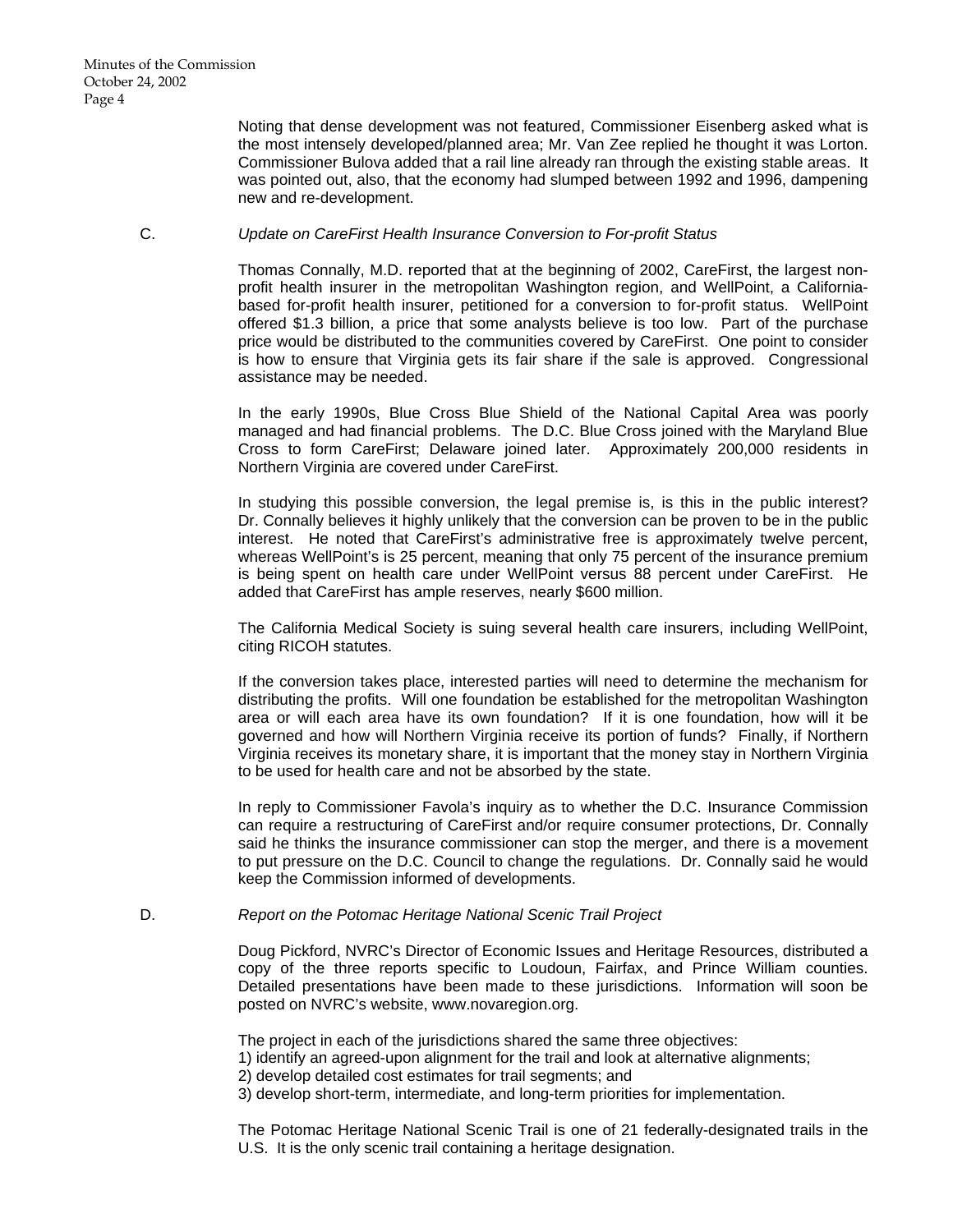By definition, the trail route in Northern Virginia attempts to take advantage of the many heritage resources while initiating an aesthetically pleasing user experience. The concept for the trail is evolving into what is being referred to as a "braided" trail, which will encompass multiple routes in an effort to accommodate hiking, biking and equestrian uses throughout the entire trail corridor

 The total cost estimate of \$20.3 million is a high-end estimate. Mr. Pickford believes volunteers and developers will donate services that will lower costs. Secondly, the type of trail may change of over time. The \$229,000 per mile figure is very consistent with what many localities are spending on TEA-21 projects. Approximately 68 percent of the corridor is on the ground, already in the public domain, or under easement. Of the remaining 32 percent of privately owned land, 75 percent is northwest of Leesburg. In reply to Commissioner Hanley's inquiry, Mr. Pickford said the cost of land acquisition is not included in the trail's cost per mile.

 The trail will consist of portions of paved asphalt, natural surface, and "other" surfaces, primarily stone beds. Potentially, the trail will link with 28 public parks, such as Great Falls, the George Washington Parkway, numerous regional park authority properties, Mason Neck, and heritage sites such as Arlington Cemetery, Old Town Alexandria, Mount Vernon, Woodlawn. Educational opportunities include Native American heritage, African American heritage, the founding of the country, the Civil War.

 Mr. Pickford added that the trail in its entirety runs approximately 650 miles; portions are located in Maryland and south of Northern Virginia.

Commissioner Richards requested that the trail alignment in Fairfax County be rechecked.

# CHAIRMAN'S<br>REPORT

Chairman York reported that 15 responses to the survey were received. The one consistent comment was that the respondents want a retreat. Chairman York will work with Commissioners Umstattd and Favola on a workshop to be held in January or February to discuss priorities and the direction of the Commission.

 Chairman York reported he would like to hold a conference on affordable housing next year. Commissioner Connolly suggested that smart growth and its impact on affordable housing be examined. Commissioner Gross reported that MWCOG is holding a housing conference next month, and cautioned that NVRC should not duplicate that information. Commissioner Eisenberg stated the value of reviewing ordinances specific to Northern Virginia.

 Chairman York announced he has appointed Commissioner Boudreau to chair the Economic Issues Committee.

 Chairman York reminded the members that the Commission's November and December meetings are combined, and the next meeting is scheduled for December 12. A notice will be sent next month regarding the time that meeting will start, since the Northern Virginia Transportation Authority is also scheduled to meet that night.

NVRC'S FY 2003 LEGISLATIVE

PROGRAM Commissioner Connolly, Chairman of the Legislative Committee, referred members to the draft legislative platform that staff had distributed. He called their attention to the two priority positions, as well as the Virginia Municipal League's (VML) position on Tax Restructuring and Education Funding, which staff distributed.